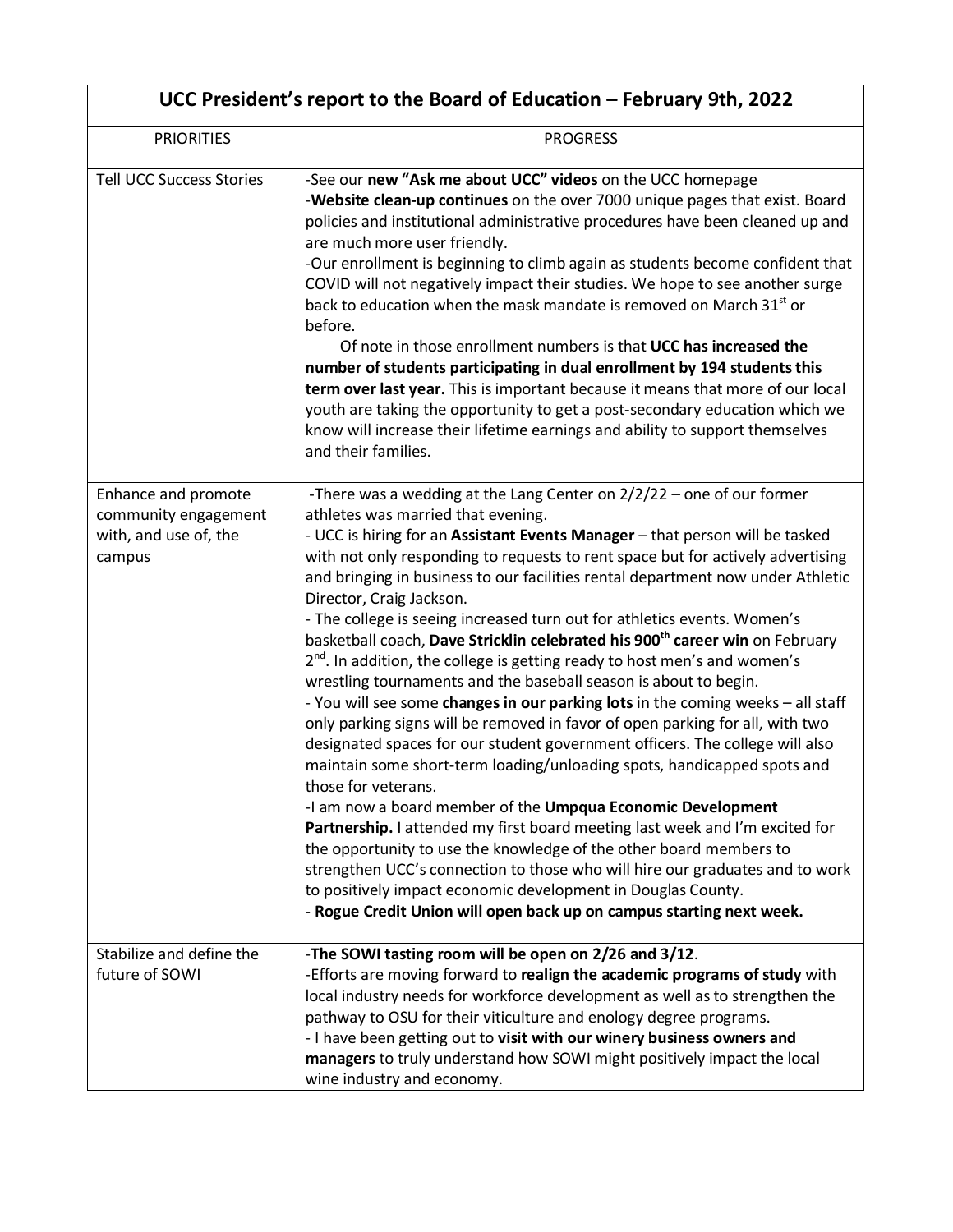| Place UCC in the center of<br>the discussion to establish<br>a medical college in        | -Conversations are ongoing and UCC is committed to partnering with the<br>Southern Oregon Medical Workforce Board on space and location sharing as<br>well as program development. Currently, the additional programs that UCC is                                                                                                                                                                                                                                                                                                                                                                                                                                                                                                                                                                                                                                                                                                                                                       |
|------------------------------------------------------------------------------------------|-----------------------------------------------------------------------------------------------------------------------------------------------------------------------------------------------------------------------------------------------------------------------------------------------------------------------------------------------------------------------------------------------------------------------------------------------------------------------------------------------------------------------------------------------------------------------------------------------------------------------------------------------------------------------------------------------------------------------------------------------------------------------------------------------------------------------------------------------------------------------------------------------------------------------------------------------------------------------------------------|
| Roseburg                                                                                 | considering adding in the medical careers pathway are:                                                                                                                                                                                                                                                                                                                                                                                                                                                                                                                                                                                                                                                                                                                                                                                                                                                                                                                                  |
|                                                                                          | <b>Respiratory Tech</b><br><b>Radiation Tech</b><br><b>Occupational Therapy Assistant</b><br><b>Community Paramedic</b><br><b>Community Healthcare Worker</b>                                                                                                                                                                                                                                                                                                                                                                                                                                                                                                                                                                                                                                                                                                                                                                                                                           |
| Maximize opportunities to<br>partner across the<br>community with an<br>emphasis on K-12 | -In the fall of 2022 UCC will launch a Friday Career Academy program in<br>partnership with Douglas County School Districts. Dual enrollment programs<br>will be offered in Automotive, Emergency Medical Services and Performing<br>Arts. All offerings will result in an industry certificate or credential to secure a<br>family supporting job or could be built upon to complete a degree at UCC.<br>- Fliers will go out to all schools by the third week in February in time for fall<br>2022 high school registration to begin. In addition, UCC will hold information<br>sessions for high school counselors and other personnel to learn about the<br>career academy offerings so that they are able to identify students who might<br>benefit from the opportunities.<br>- UCC has applied for a State of Oregon innovation grant to partly fund career<br>academies and is seeking other funding opportunities to ensure that no<br>student has a barrier to participation. |
| Chart a path for bachelor's                                                              | -UCC will partner with Bushnell University to offer a Bachelor's in psychology                                                                                                                                                                                                                                                                                                                                                                                                                                                                                                                                                                                                                                                                                                                                                                                                                                                                                                          |
| programs at the UCC<br>campus                                                            | degree starting in the fall of 2022. This means that students will receive in<br>person instruction on the UCC campus from Bushnell faculty and be able to<br>complete their degree programs without relocating or joining a completely<br>online program. With the local need for mental healthcare workers becoming<br>increasingly acute, UCC feels this is an important partnership to support local<br>students and local employers.                                                                                                                                                                                                                                                                                                                                                                                                                                                                                                                                               |
| Develop earn and learn<br>programs with Douglas<br><b>County Employers</b>               | -UCC will offer a Mechatronics Technician certificate starting in the fall of<br>2022 in partnership with Rogue Community College. This academic program<br>prepares students for work in advanced manufacturing locally and is supported<br>by local industry.<br>-The apprenticeship program is continuing to discuss an additional<br>apprenticeship in technical trades.                                                                                                                                                                                                                                                                                                                                                                                                                                                                                                                                                                                                            |
| Adopt a strategic<br>finance/strategic<br>investment model                               | -The Budget and Finance Department is working on a forecasting tool to be<br>used to ensure financial sustainability of the institution and as a predictor of<br>needed tuition increases and potential revenue changes in the future. The<br>team will use this tool to project budget plans for the next 5 years. Although<br>the college relies heavily on the state funding formula, I am asking folks to<br>think more about what revenues and expenses are in our control and using<br>those in order to transform lives and enrich communities!                                                                                                                                                                                                                                                                                                                                                                                                                                  |